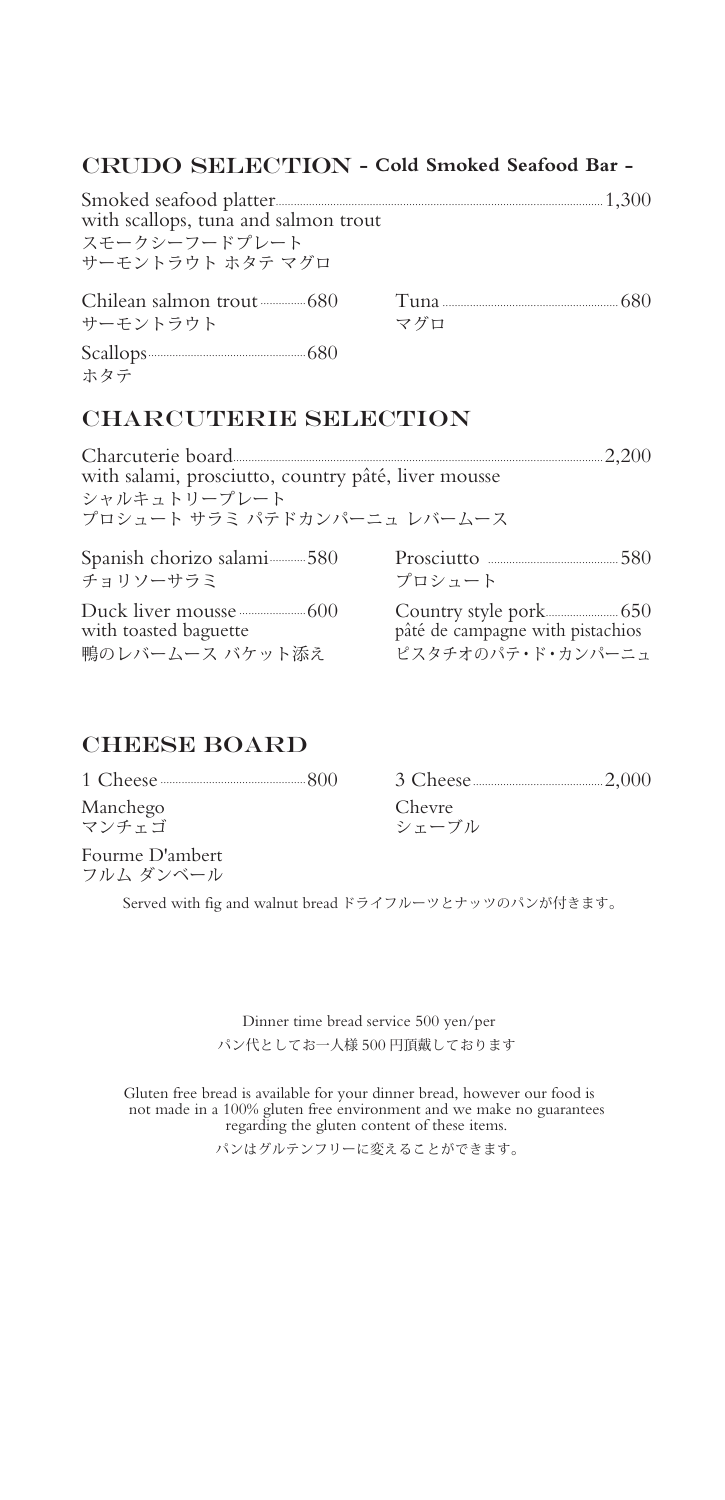## SMALL PLATES AND SALADS

| 本日のスープ                                                                                                                                                                                |  |
|---------------------------------------------------------------------------------------------------------------------------------------------------------------------------------------|--|
| Tako carpaccio with gazpacho dressing, pickled veggies and micro greens 1,650<br>タコのカルパッチョ ガスパチョドレッシング<br>ライムでマリネした夏野菜とマイクログリーン                                                       |  |
| and za'atar spice, pita bread<br>えんどう豆のハムス クリスピーガルバンゾーとザータースパイス                                                                                                                       |  |
| Fried chickpea sticks with spicy chili, garlic and cumin sauce  980<br>ひよこ豆スティックフライ コリアンダーとガーリックのスパイシーチリディップ                                                                          |  |
| Grilled white asparagus with black garlic vinaigrette,  1,500<br>green olive relish and boiled eggs<br>ホワイトアスパラのグリル 黒にんにくビネグレット<br>ゆで卵とグリーンオリーブレリッシュ                                  |  |
| Baked goat cheese with toasted pistachio, almonds, 1,680<br>dried cranberries and bitter greens<br>ナッツとドライフルーツを纏ったゴートチーズのはちみつオーブン焼き                                                   |  |
| カラマリのフリット スイートチリアイオリ                                                                                                                                                                  |  |
| Nashville hot fried chicken with bread and butter pickles,  1,200<br>*Choose your spice level Nashville hot or Howlin' hot<br>フライドチキン ナッシュビルスタイル<br>*辛さをナッシュビルホット or ハウリンホットよりお選びください |  |
| Spicy shrimp and Andouille skillet fry with fresh corn, potatoes and garlic. 1,680<br>エビ アンドゥイユソーセージ とうもろこしとジャガイモの<br>スパイシーガーリックスキレット                                                 |  |
| and chili lime dressing<br>*Add fried soft shell crab 500 Add extra coriander 300<br>シュリンプのタイ風クランチーサラダ チリライムドレッシング<br>*トッピング ソフトシェルクラブフライ500 コリアンダー300                                |  |
| sliced beets and basil lemon dressing<br>ケール ツナコンフィ 玄米とスナップエンドウのサラダ バジルレモンドレッシング                                                                                                      |  |

## ORIGINAL FLAT BREAD PIZZAS

Teriyaki chicken pizza with mozzarella, red peppers and horseradish aioli...1,700 テリヤキチキンとホースラディッシュアイオリのフラットブレッドピザ

Four cheese pizza with mozzarella, Gorgonzola and Grana Padano.......1,700 4チーズフラットブレッドピザ モッツァレラ リコッタ ゴルゴンゾーラ グラナパダーノ

Nicoise salad pizza with mozzarella, green bean, potatoes,............ 1,700 tuna confit, olives, arugula and quail egg ツナコンフィとモッツァレラ アンチョビガーリックの ニース風フラットブレッドピザ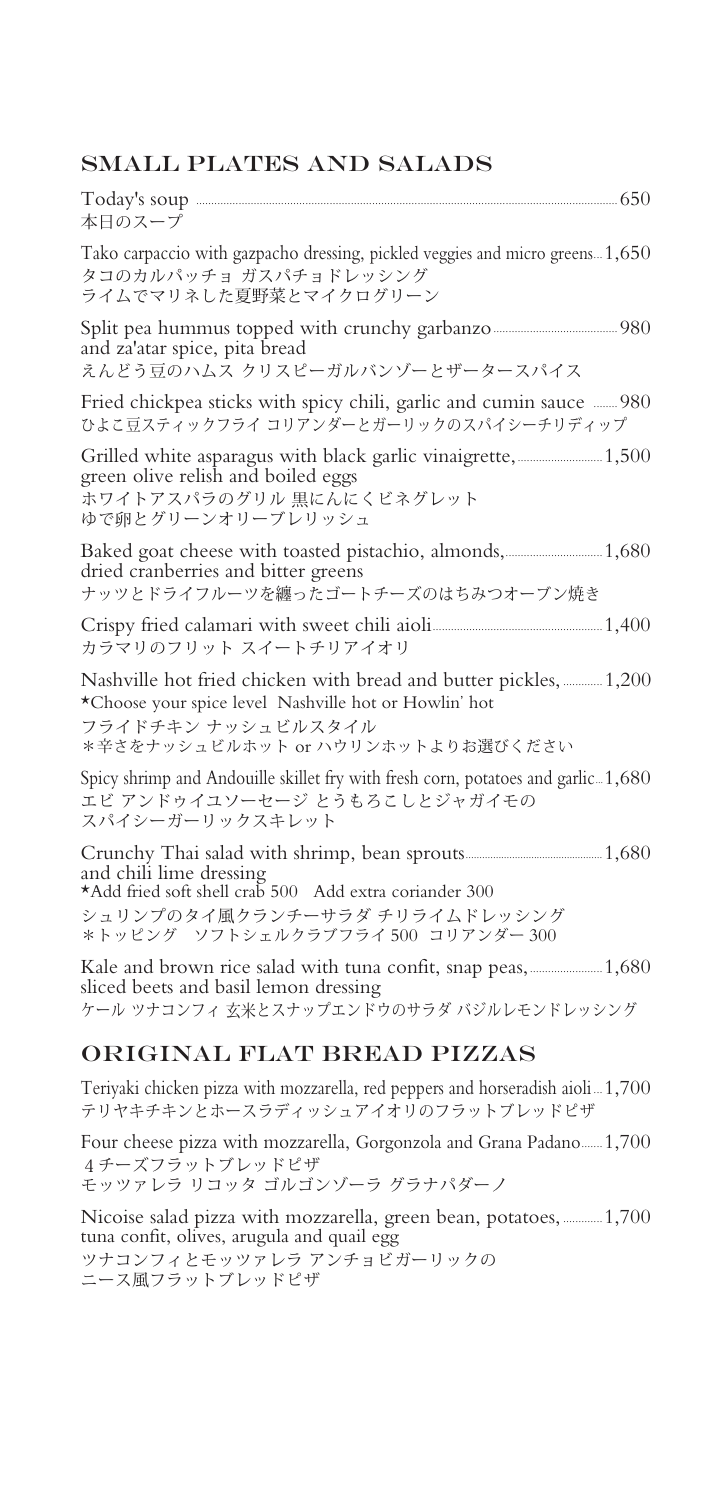# PASTA / RISOTTO

| ハーブサルシッチャ カラフルトマトとオレンジゼスト スパゲティーニ                                |  |
|------------------------------------------------------------------|--|
| shrimp, mussels and scallops<br>海老 ホタテ ムール貝とカラブリアチリのトマトソース リングイネ |  |
| asparagu and stracciatella cheese<br>プロシュート アスパラ ストラッチャテッラのリゾット  |  |

## BIG PLATES

| voodoo BBQ sauce and coleslaw, waffle fries |  |
|---------------------------------------------|--|
| BBQ プルドポークのアメリカンチーズバーガー                     |  |
| ヴードゥーホットソースとコールスロー                          |  |
|                                             |  |

Grilled plant base cheddar cheeseburger on a milk buns....................2,000 プラントベースチェダーチーズバーガー

| Grilled swordfish steak with quinoa and olive relish salad2,800 |  |
|-----------------------------------------------------------------|--|
| メカジキのスパイスグリル キヌアサラダとオリーブレリッシュ                                   |  |

Grilled rare tuna steak and grilled eggplants.....................................................2,800 topped with orange herb relish バジルでマリネしたマグロのレアグリル オレンジとハーブのレリッシュ

Spiced panko chicken cutlet with Maribo cheese, ..................................2,400 mashed potatoes and wild arugula スパイシーチキンカツレツ マリボーチーズ フレッシュトマトとマッシュポテト

Black garlic marinated grilled lamb chops...........................................................2,900 with fried okra bamies sauce and tzatziki 黒ニンニクでマリネしたラムチョップのグリル オクラのバミエスとズッキーニのタジキ

Grilled Chinese BBQ pork loin.....................................................................................2,900 with grilled Asian vegetables and special hoisin sauce ポークロインとアジア野菜のグリル チャイニーズ BBQ スタイル

Today's special grill ...........................................................................................................Please ask 本日のスペシャルグリル



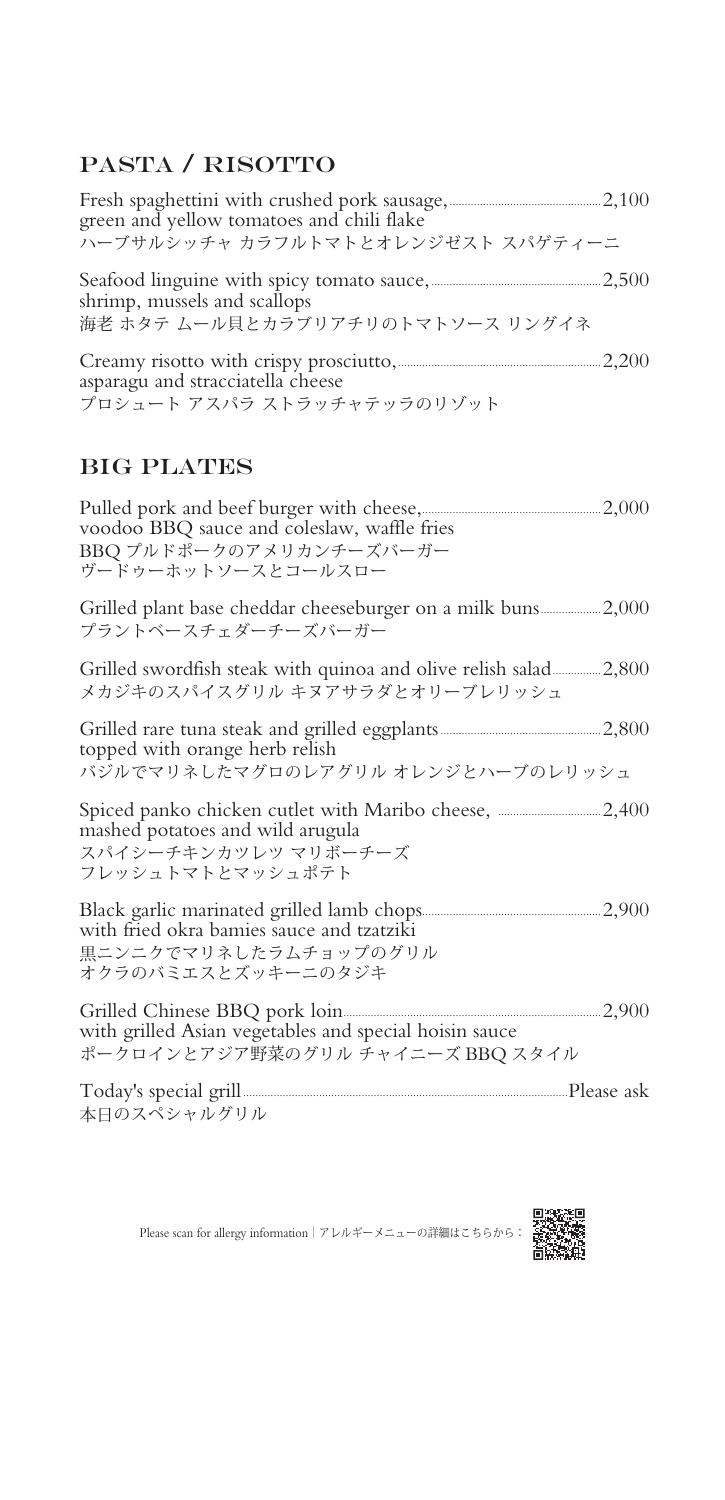#### DINNER COURSE ¥6500

### AMUSE + APPETIZER + PASTA/RISOTTO MAIN DISH + DESSERT

Please choose one from each category (21:00 L.O.) お好きなメニューを各カテゴリーから1品ずつお選びいただけます

#### - AMUSE -

Today's soup 本日のスープ

2 kinds of smoked seafoods スモークシーフード 2 種盛り合わせ

#### - APPETIZER -

Tako carpaccio with gazpacho dressing, pickled veggies and micro greens タコのカルパッチョ ガスパチョドレッシング ライムでマリネした夏野菜とマイクログリーン

Baked goat cheese with toasted pistachio, almonds, dried cranberries and bitter greens ナッツとドライフルーツを纏ったゴートチーズのはちみつオーブン焼き

Spicy shrimp and Andouille skillet fry with fresh corn, potatoes and garlic エビ アンドゥイユソーセージ とうもろこしとジャガイモの スパイシーガーリックスキレット

Crunchy Thai salad with shrimp, bean sprouts and chili lime dressing シュリンプのタイ風クランチーサラダ チリライムドレッシング

Kale and brown rice salad with tuna confit, snap peas, sliced beets and basil lemon dressing ケール ツナコンフィ 玄米とスナップエンドウのサラダ バジルレモンドレッシング

#### - PASTA / RISOTTO -

Fresh spaghettini with crushed pork sausage, green and yellow tomatoes and chili flake ハーブサルシッチャ カラフルトマトとオレンジゼスト スパゲティーニ

Seafood linguine with spicy tomato sauce, shrimp, mussels and scallops 海老 ホタテ ムール貝とカラブリアチリのトマトソース リングイネ

Creamy risotto with crispy prosciutto, asparagus and stracciatella cheese プロシュート アスパラ ストラッチャテッラのリゾット